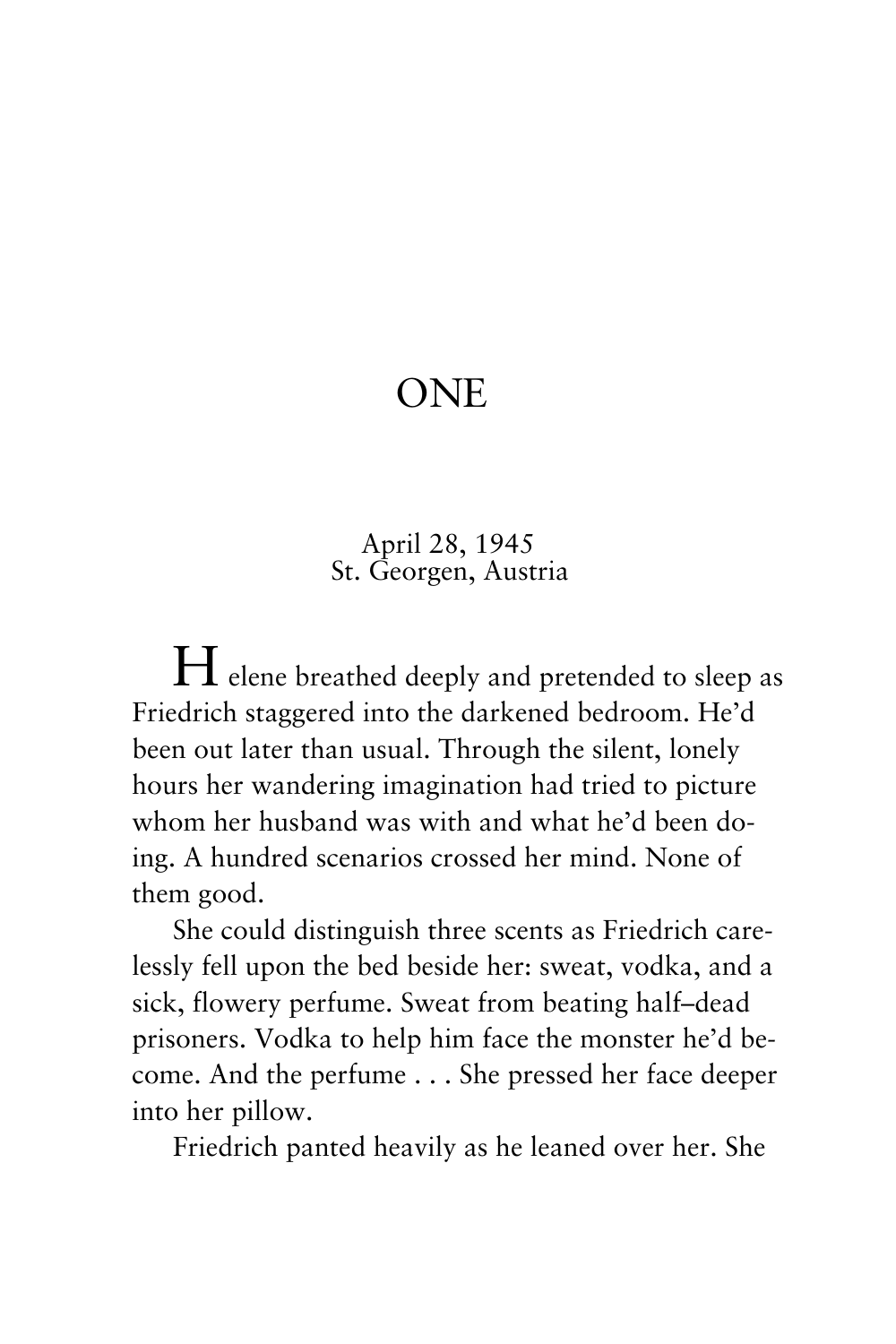huddled deep under the thick white comforter and let out a dreamlike sigh, hoping to keep him at bay.

Friedrich lingered for a moment. He twisted one of her loose curls on his finger, then rose from the bed and crossed the floor.

She pulled the comforter back over her body as he moved to the black military chest in the corner. Steel hinges creaked as it opened.

Helene watched from beneath the covers. Any loving wife would awaken to tell her husband good-bye, to help him pack, to assist his escape from the enemy's approach. Helene felt anything but loving.

Friedrich tossed a few items into a small, dark suitcase. She watched him pull his German *luger* from its holster and remove the empty magazine. With the *clickclick* of the new magazine, Helene pictured the tormented, rigid faces of the dead strung up on barbed-wire fences like clothes on a laundry line. Sightless eyes reflecting horror, disbelief.

Friedrich shrugged out of his uniform, brass buttons knocking against the wooden floor. He pulled brown pants, a white shirt, boots, and a blue jacket over his muscular frame. Civilian attire. Helene remained motionless.

Over the past few days, whispered rumors had passed from wife to wife at the camp store. Many of the highranking guards were leaving. Fleeing the advancing troops.

"The Americans have crossed the Rhine," a friend had shared in hushed tones. "They are fighting their way through Germany and into Austria. Some claim the Russians are coming in fast from the north." Helene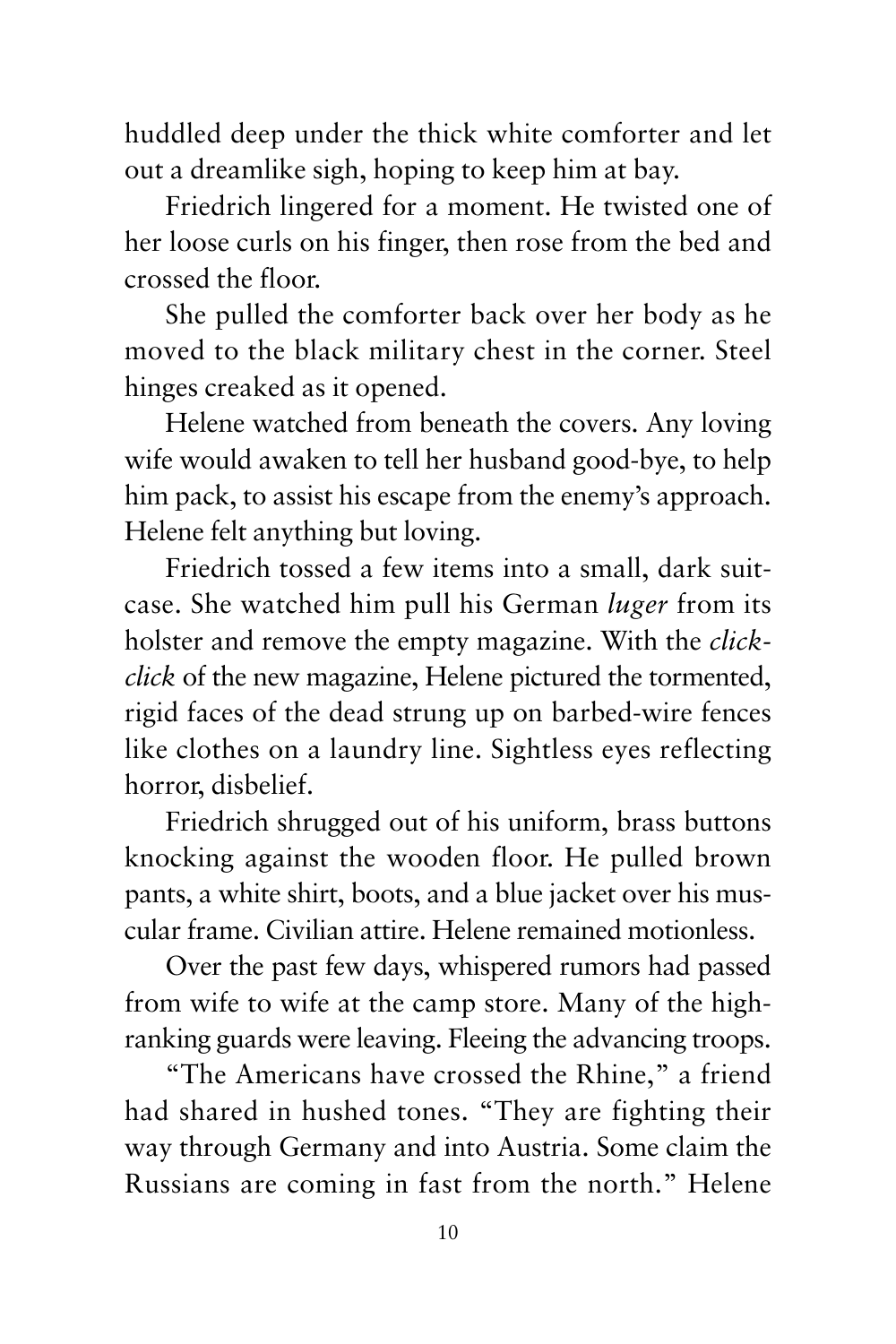knew it was anyone's guess who'd arrive first to discover the nightmare she'd lived since that dark winter of 1940.

Now it seemed the rumor was true. Friedrich was leaving. Abandoning her, his four-year-old daughter, and the child in her womb. Leaving just like that.

Anika cried out from across the hall, and Friedrich swore under his breath.

Helene jumped from the bed and hurried to the child's room. Muted white light from the guard towers filled the room, and Helene could clearly make out Anika's outstretched arms.

Helene sat on the bed. She took the small girl into her embrace and pressed her cheek into her child's sweet-smelling hair. Helene felt Anika's arms encircle her neck, and she willed her daughter to stay calm. "Quiet, shhh, quiet," she murmured.

Anika's body tensed as Friedrich stalked into the room and hovered near the doorway. Helene shivered, remembering the last time he had been drinking. The rantings, the threats.

*"Please, just leave,"* Helene wanted to say. She pulled her daughter tight to her chest and longed for freedom from all that this man represented. Tonight, again, she remembered that winter . . . cattle cars stuck in snow . . . prisoners left to freeze to death because they weren't worth the effort it would take to carry them to the camp.

Her stomach tightened as she remembered the chilling screams that had journeyed through the night air to her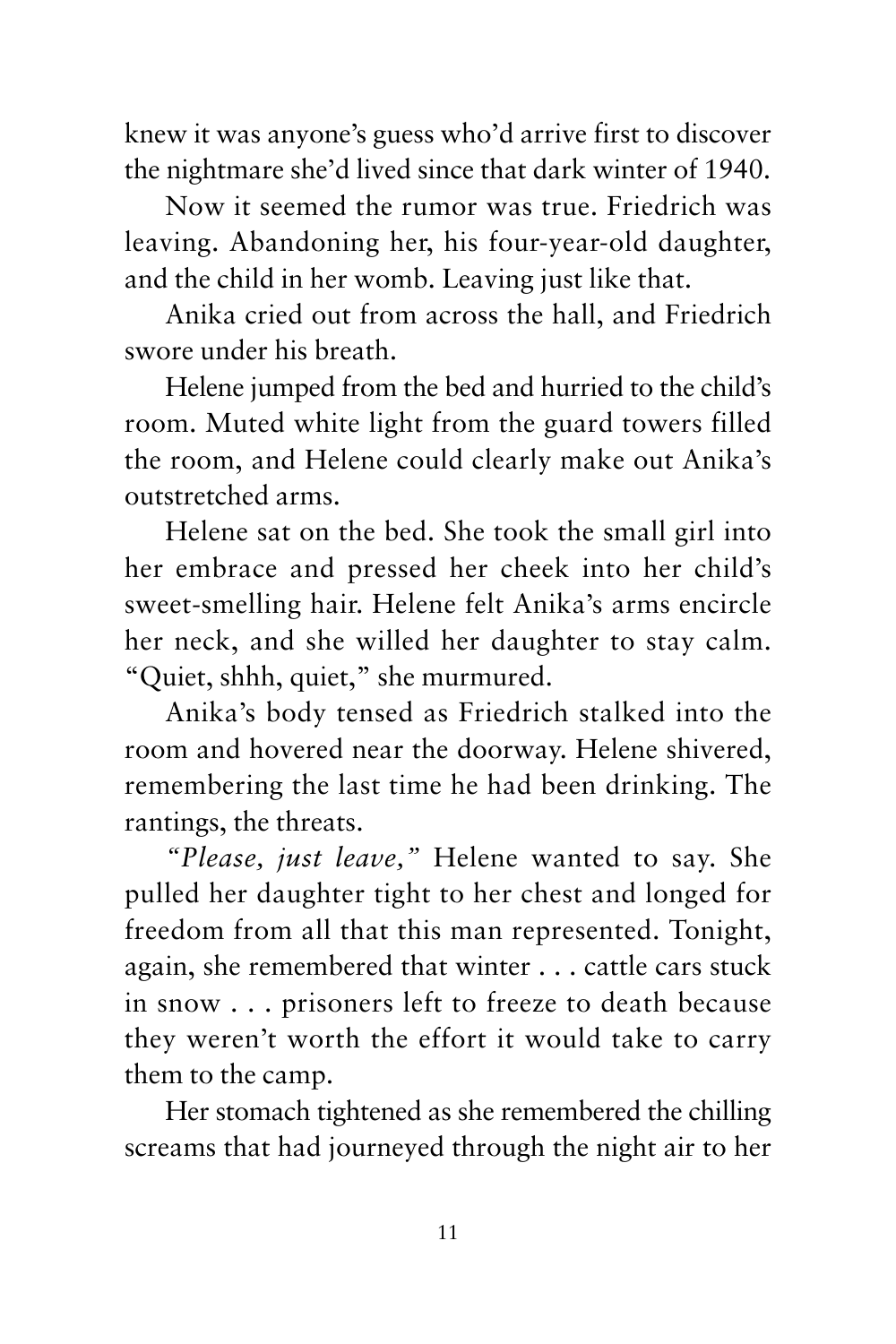window. Urgent pleas from men, women, and children. Then finally, with morning's light, silence.

All through that night, she had implored Friedrich to do something. She had screamed at him, called him a murderer. Still he refused, his cold gaze resting upon her as it surely did now. He told her she didn't understand. He said he was protecting her, but Helene didn't believe him. Instead of standing up to the evil, he allowed it to become a part of him.

"I'll be back to get you," Friedrich said, his voice determined. "I'll get settled and come back for you both."

"You mean us *three?*" Helene corrected, pressing Anika against her bulging middle.

"*Ja,* of course."

She slowly rocked her daughter. "We'll be fine. I'll go back to my father's *gasthaus.* He can always use an extra hand at the inn."

Friedrich cursed and pounded the doorjamb with his fist.

"If Father will take me back," she added.

"He's a foolish, naïve old man. Don't think I'm blind to what he's been doing. I've looked the other way for your sake." Friedrich started to leave, then stopped. He let out a deep breath. "I wasn't a bad guard, Helene," he said, his back to her. "Not like some."

"Of course," she said.

"You will be safe. No one will hurt you or Anika."

"No, I'm sure we'll be fine."

Anika whimpered again. Helene lay down with her, close enough to touch noses. Friedrich whistled a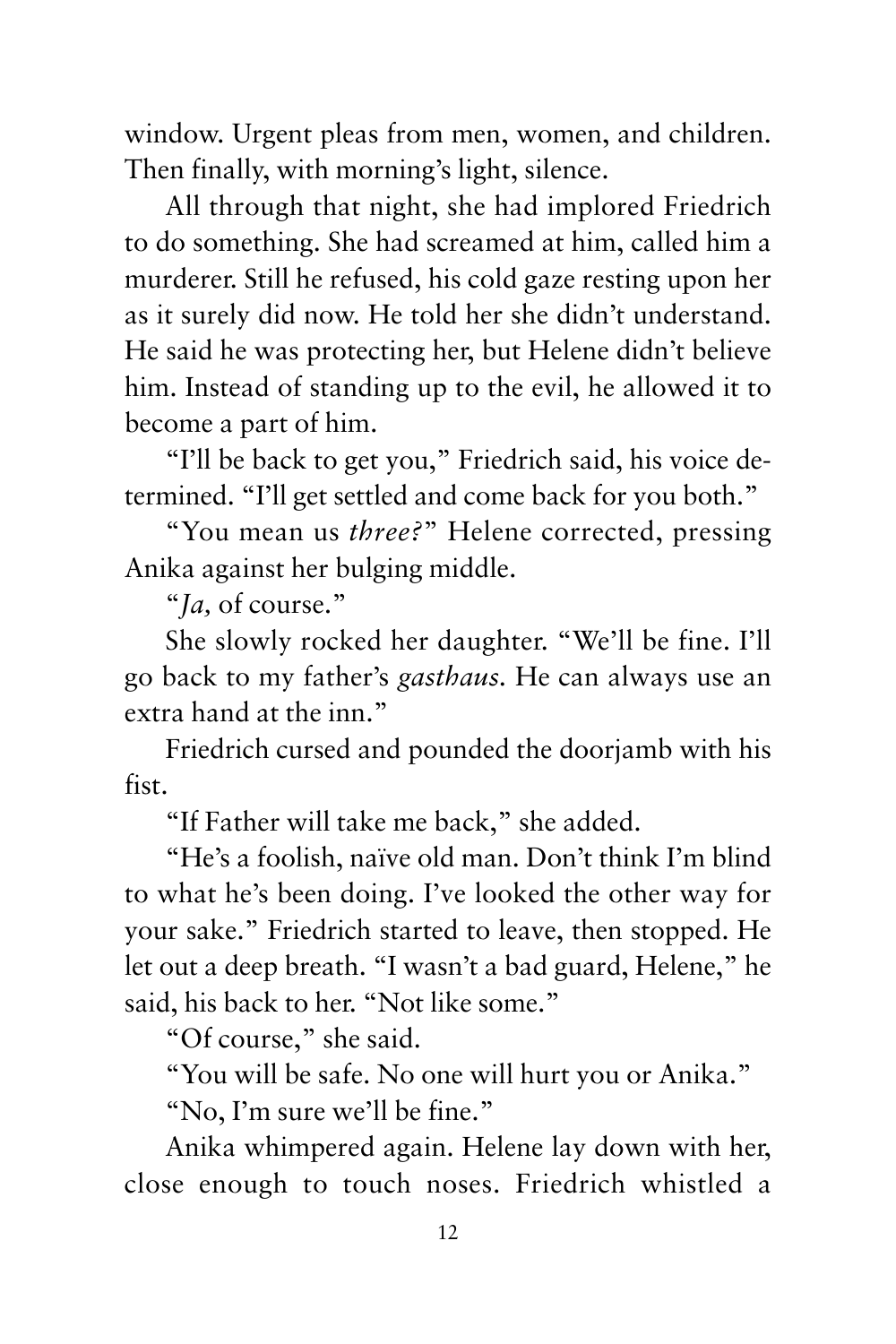solemn tune that Helene faintly recognized. Anika's eyes grew wide.

*What's that song?* Helene wondered. But before she could ask, he was gone.

Heavy, booted footsteps crossed the wooden floor and pounded down the stairs. After a brief pause, the front door opened and closed. Shouts echoed in the streets. Nazi trucks rumbled through the night.

*He's gone.*

Moments passed with the ticking of the old wall clock. Helene felt her daughter's body relax. After a few minutes, the child's fingers crawled up Helene's chest and tickled her chin.

"In there hidden, in there deep, is laughter happy waitin' to peep," Anika whispered.

How many times had Helene recited that simple poem to her daughter during these dismal days of war?

The girl's tickles continued until unforeseen laughter gushed from Helene. It caught both her and Anika by surprise. Then, equally unexpected, with the laughter came tears. And with the tears, Helene's quiet sobs that gently rocked her child to sleep.

Yet for her, sleep would not come. *I'm free, I'm free,* she kept telling herself. But she knew it wasn't true. She felt no freedom inside, only pain. Pain that constricted around her heart like a hangman's noose and cinched tighter with each haunted memory.

 $\vec{r}$   $\vec{r}$   $\vec{r}$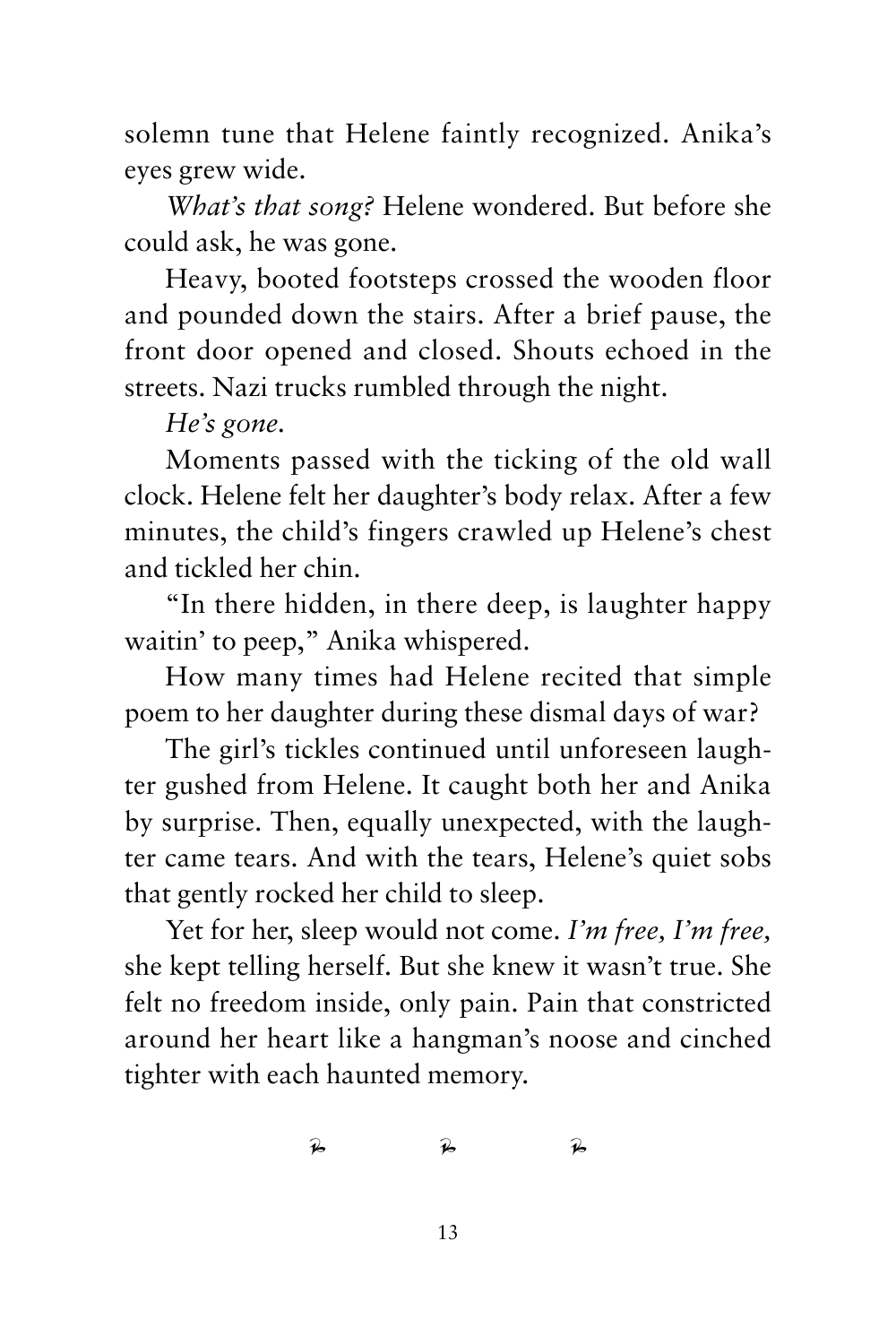## April 30,1945 Füssen,Germany Southern German/Austrian Border

The two men ran through the moonlit woods with strength they didn't realize they possessed. Time was running out. The hunters would soon be hunted.

To the one in the lead, the countryside was familiar. Friedrich recognized the landforms, the scent of the air. Despite his sense of urgency, he relished the feeling of his feet pounding on the soft, dark soil. Although dense trees blocked his view, he knew the green farmlands of Germany spread to the north. Behind him, the Swiss Alps veered to the southwest, the Austrian Alps to the southeast. Ahead was the tiny town of Füssen, their destination.

The thick-waisted soldier who ran behind him lacked in both knowledge of the area and in stamina. Arno rumbled through the forest like an armored tank. A crash sounded from the woodland floor, and Friedrich stopped, then swore. He turned to find his companion sprawled in the underbrush like a gunned-downed prisoner.

Friedrich's breathing was labored as he leaned over the man. "Get up, you useless fool," he hissed. "What was I thinking bringing you?"

The man lifted his unshaven face from the soil. In the near-full moon, Friedrich noticed sweat beaded on his companion's brow.

Arno pushed himself up from the dirt and wiped his mud-smeared cheek with his shirtsleeve. "Forget it. We are a day behind schedule as it is," he seethed. "I am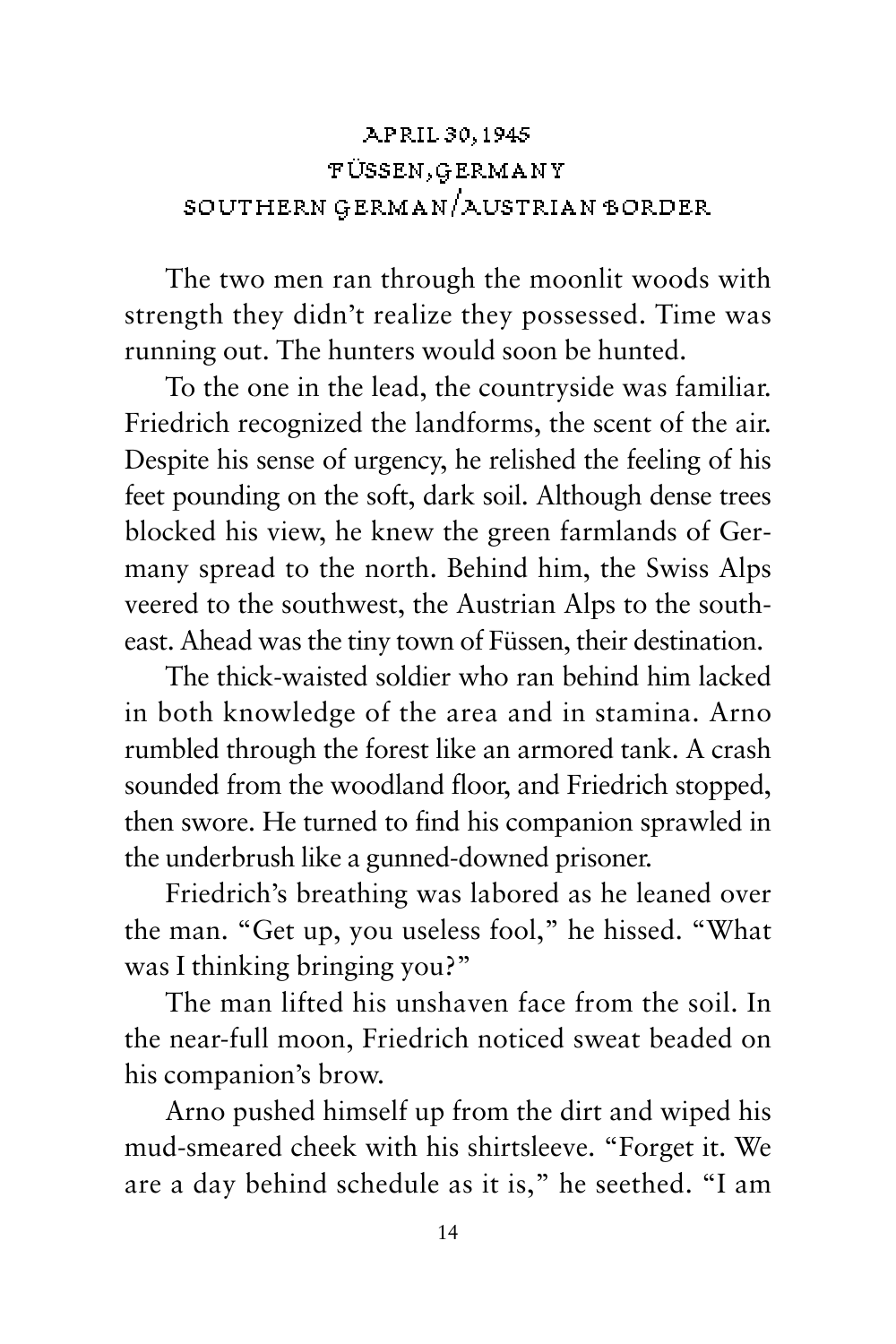going back before they leave without us." He took two steps in the opposite direction.

Friedrich gripped Arno's arm. His teeth clenched as he attempted to calm his screaming nerves. If he hadn't needed an extra hand, he wouldn't have sought help in the first place. Arno had no idea what he was walking away from. Perhaps now the time had come to sweeten the lure.

"I don't care if you come or not, but you have no idea . . ." Friedrich pushed Arno's arm away and lowered his voice. "What if I told you all the golden trinkets we've confiscated over the last five years were merely pocket change?"

Arno's eyebrows lifted, and Friedrich knew the man was picturing towering piles of booty from the camp storehouse.

Friedrich searched the man's round face, weighing if Arno could be trusted. He saw the same dull expression he'd seen every day at work. But he had no choice. He needed help claiming the prize.

He glanced behind him and spoke low and quickly. "I was in Vienna in '38. All Jews were ordered to give a detailed declaration of their valuables. I was a clerk, and those money-grubbers acknowledged enough wealth to make my superiors tremble with greed."

"And you pocketed your own share?"

Friedrich shrugged. "It was easier than I imagined."

"How can you be sure the person holding the loot has not cashed in?"

Friedrich grinned, realizing Arno was once again in his grasp. "If you can't trust your own mother, who can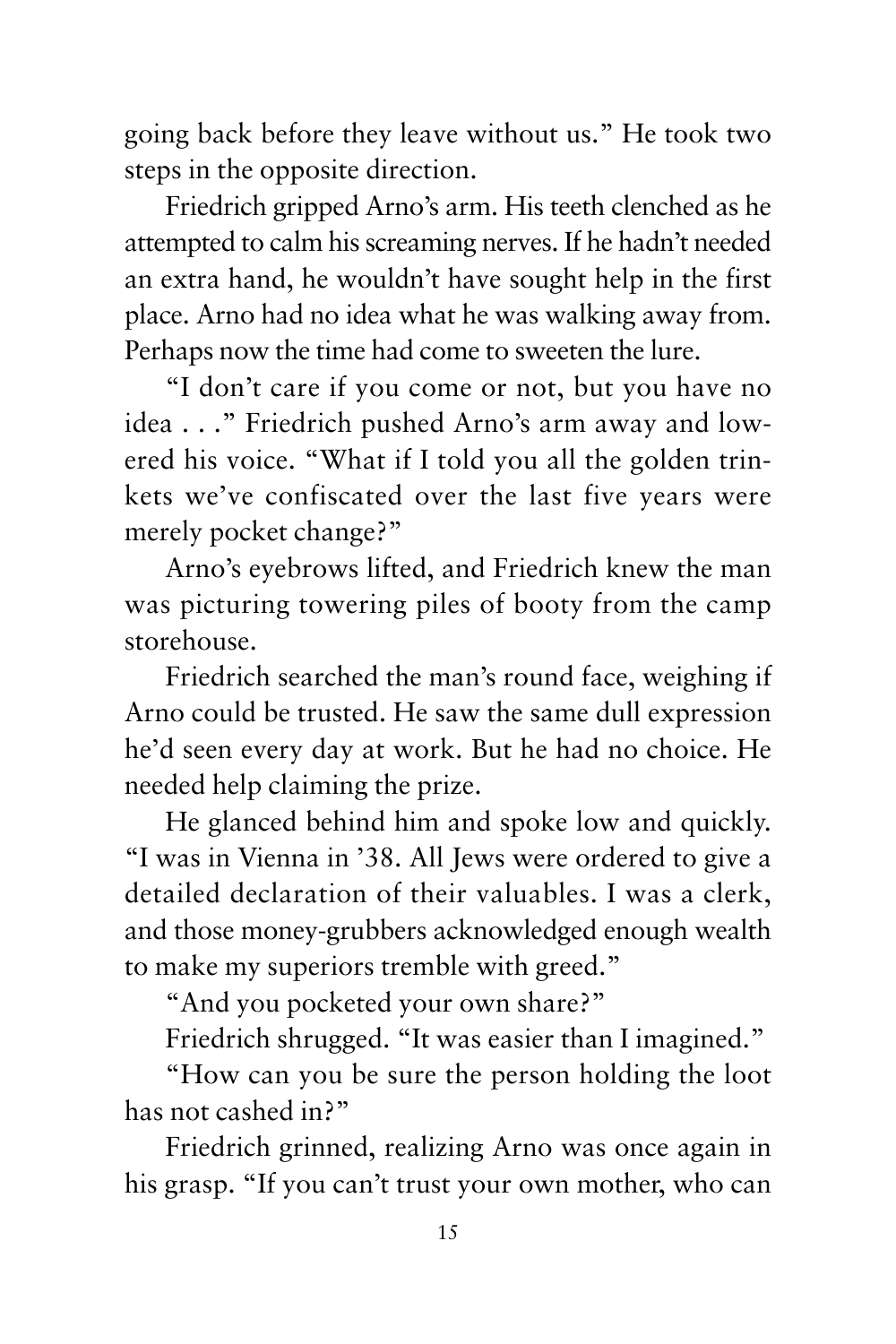you trust? Besides, we're not too far off course." He dug into his left trouser pocket and pulled out the forged travel papers and his new identity card. "After this, we have one more stop, then on to Italy." He patted his other pockets. Where was the map, the address?

"Something wrong?" Arno asked.

Friedrich shook his head. "It's of no consequence. I left something in the house. But not to worry." He tapped his head. "It's all up here."

The sound of a distant vehicle echoed through the trees. Arno wiped his brow, his eyes hungry. "Does anyone else know?"

A tune lilted through Friedrich's mind. He pushed it out of his thoughts. "*Nein.* No one."

Arno nodded.

"But before we claim the spoils, I need you to deliver this." Friedrich reached into his jacket and produced a clean white envelope. Pulling a three-inch knife out of the swastika-embellished sheath on his belt, he sliced a small gash in his palm, letting a few drops of blood stain the envelope. "A messenger will meet you in front of the stone church on the edge of town. Tell him you found this on my dead body. He'll know what to do. Then wait at the church. There's a hiding spot in a clump of trees near the cemetery. I'll find you. We only have a few hours, so hurry."

Arno snatched the bloodied envelope. The sound of trucks rumbled nearer. "What about you? Where will you be?"

Friedrich pretended not to hear the question. He re-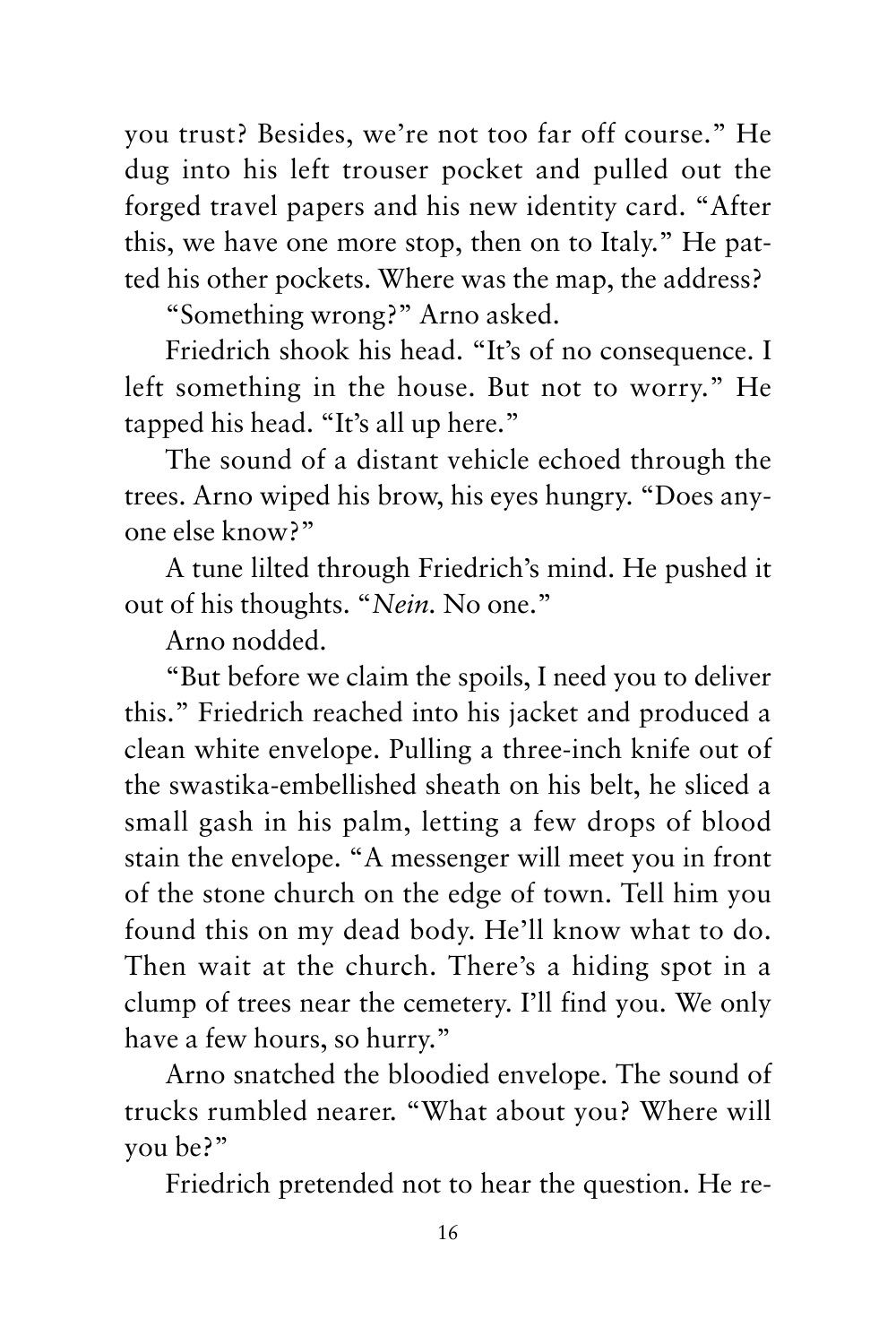sheathed the knife and pulled his luger from its holster. "We must split up." He pointed straight ahead. "The church is that way, no more than a kilometer. Now go."

Arno raced toward the town. Friedrich ran the opposite direction. He was close; he could feel it. Soon, he'd have the bounty he'd waited five years to retrieve. By morning, he would be a rich man on his way to Italy. Then Argentina after that.

Friedrich picked up his pace. He spotted the small farm in the distance. A curl of white smoke rose from the brick chimney. *Almost there.* 

A branch cracked beside him. Friedrich spun around. Three men crouched behind a large boulder. He recognized their uniforms immediately. Olive-green shirts and trousers. Steel helmets. M1 rifles. *Americans!*

"Halt!" one man called.

Friedrich aimed his handgun at that man. Gunfire sounded.

Then only blackness.

## $\vec{r}$   $\vec{r}$   $\vec{r}$

The roar of the trucks reverberated even louder, but Arno couldn't tell which direction they were coming from. He was a fool for listening to Friedrich. Perhaps it was a trap. He'd seen the way Friedrich had played his hand with his superiors, allowing everyone else to do his dirty work while he paraded around town with his lovely wife.

Still . . . the riches were tempting.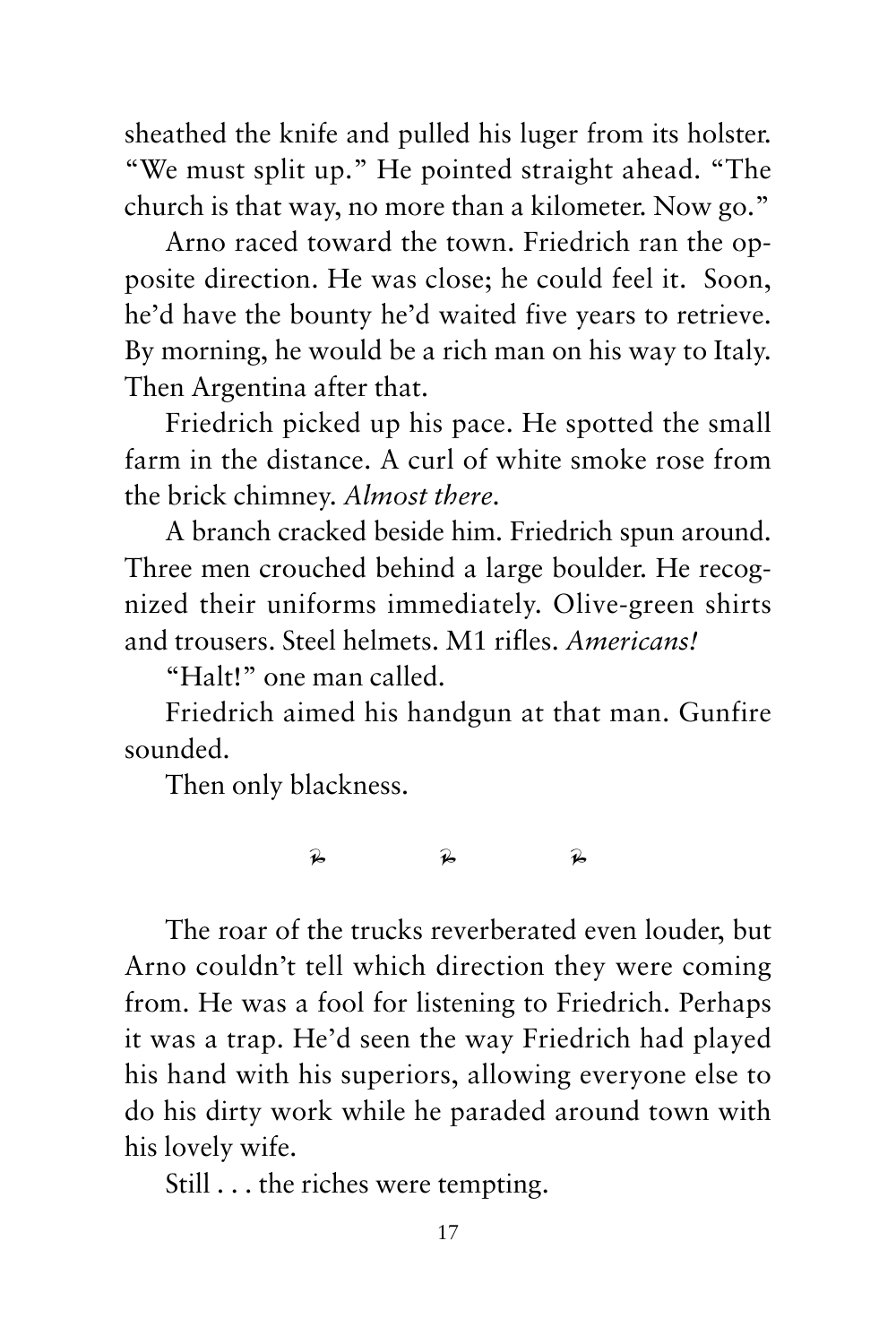Shouts split the air. Arno paused midstep, his heart pounding. Gunfire rang out. He dashed behind a tree and peered in the direction Friedrich had run. He could make out the silhouettes of helmets bent over someone on the ground. *Friedrich.*

Arno cursed. His legs trembled. He couldn't believe this was happening. In one second Friedrich was out of the picture. Even if the man wasn't already dead, he would be soon. Arno vowed he would not be next.

He backed away. His hands shook, but he was determined not to make a sound, determined not to attract attention. When Arno felt he was a safe distance away, he whirled around and sprinted. The woods began to thin as he ran. A church steeple rose in the distance. Arno slowed. Now what?

He stopped and kicked the ground. They would leave without him. Sail away to safety. *And I'll be stuck here. Friedrich, you idiot! Why'd I listen to you? I'll never get out of this now.*

Then Arno thought of the man who awaited him, Friedrich's messenger. Only a small clearing separated him from the church.

Arno stared at the envelope clutched in his hand. He ducked behind a tree and ripped it open. He pulled out the letter, read it, then slipped it back in the envelope.

*Then again,* he thought, a smirk crossing his face, *perhaps I don't want to leave the country after all.*

 $\vec{r}$   $\vec{r}$   $\vec{r}$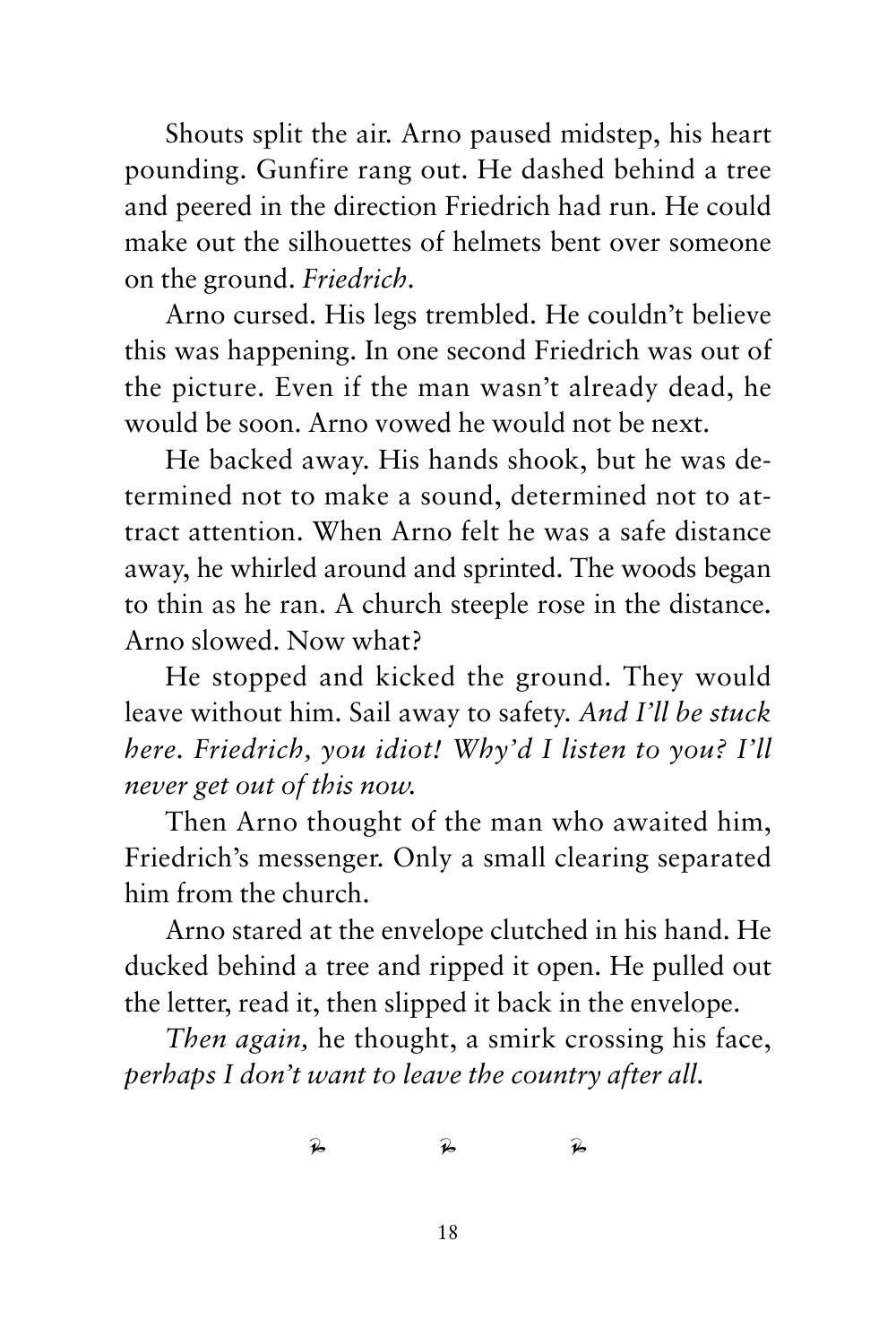Arno blew warm air onto his cold hands. He adjusted the thin blanket around his shoulders. The wall he leaned against rose high above him, ending in a jagged line. Beyond that there was only night sky, just beginning to lighten. Friedrich's messenger—not a man, but a boy of thirteen—had brought him to this castle ruin in hopes of finding safety. So far it had worked.

Arno glanced at the boy, sleeping soundly under the stars. Shaggy, straw-colored hair covered most of his freckled face. Over the past few days he'd discovered that Henri was a dedicated Nazi youth and a hired hand to Friedrich's mother. Arno reached over and shook the boy. Henri stirred, then sat up, rubbing his eyes.

"It is time," Arno said. "You will go to the old woman as planned. I will watch from a distance. Tell her Friedrich wants to know if she still has the treasure. Ask if it is safe."

The boy hesitated. Arno knew what he was waiting for. He tossed a few cigarettes to him. "That is a down payment. I am much more generous than Friedrich, ja?"

Henri's eyes sparkled. "Ask Frau Völkner about the treasure. I understand." He jumped to his feet and brushed the dust from his tan shirt and knickers. Together they advanced down the hill, an ebbing moon brightening their path.

When they reached the small cottage, they saw a light flickering inside. Arno hung back in the covering of trees. He watched Henri stroll up to the house and tap on the door. The woman eagerly welcomed him inside.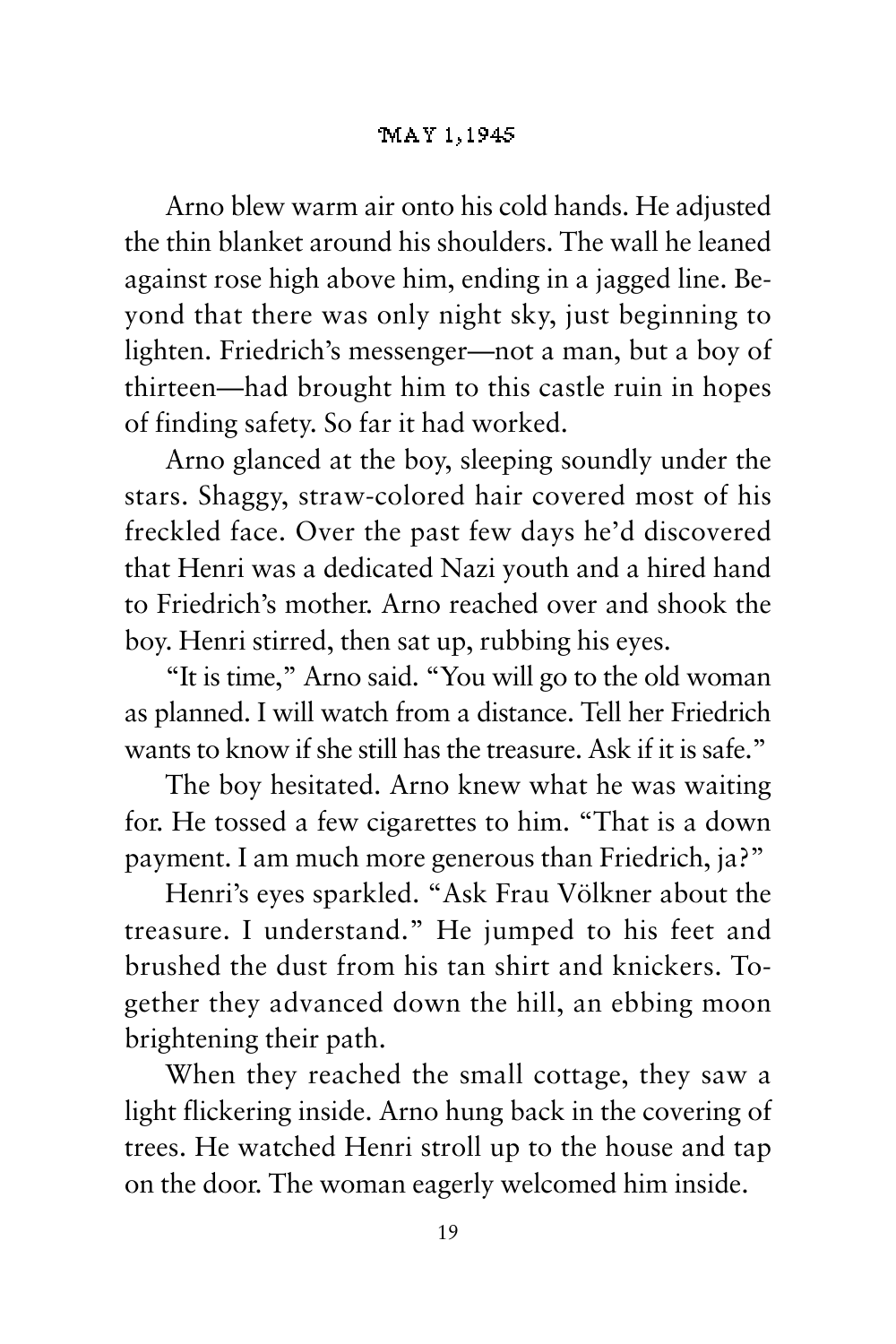Arno leaned against a tree and lit up a cigarette. As he surveyed his surroundings, he noticed castles high up on the hill. Not ruins like he'd stayed in the previous night, but two full-fledged castles with tall windows and massive turrets. He wondered what it must have been like for young Friedrich to grow up under the shadow of such wealth.

Arno waited an hour, then two. He'd just about decided to storm the door when the boy emerged from the house, waved, and jogged away. The stooped-over old woman waved back.

Henri sauntered down the road for a while before slipping back into the woods. As he approached, Arno caught a whiff of bacon and eggs. His stomach growled, but hunger was the least of his concerns.

"Well?" Arno asked impatiently.

"Frau Völkner is a nice lady," Henri commented. "She fed me breakfast and told me how her goats were doing, and—"

"What did she say about Friedrich?"

"She laughed when I mentioned treasure. She thought I was joking. She asked about her son. I told her he was doing well." Henri paused. "He is doing well, isn't he?"

"Of course." Arno patted the boy's shoulder. "He has just been detained for a while. Now, go on."

"She's a poor woman, living off the few schillings her son sends every month. She obviously knows nothing about a treasure."

Arno thought back to Friedrich's words: *"If you*